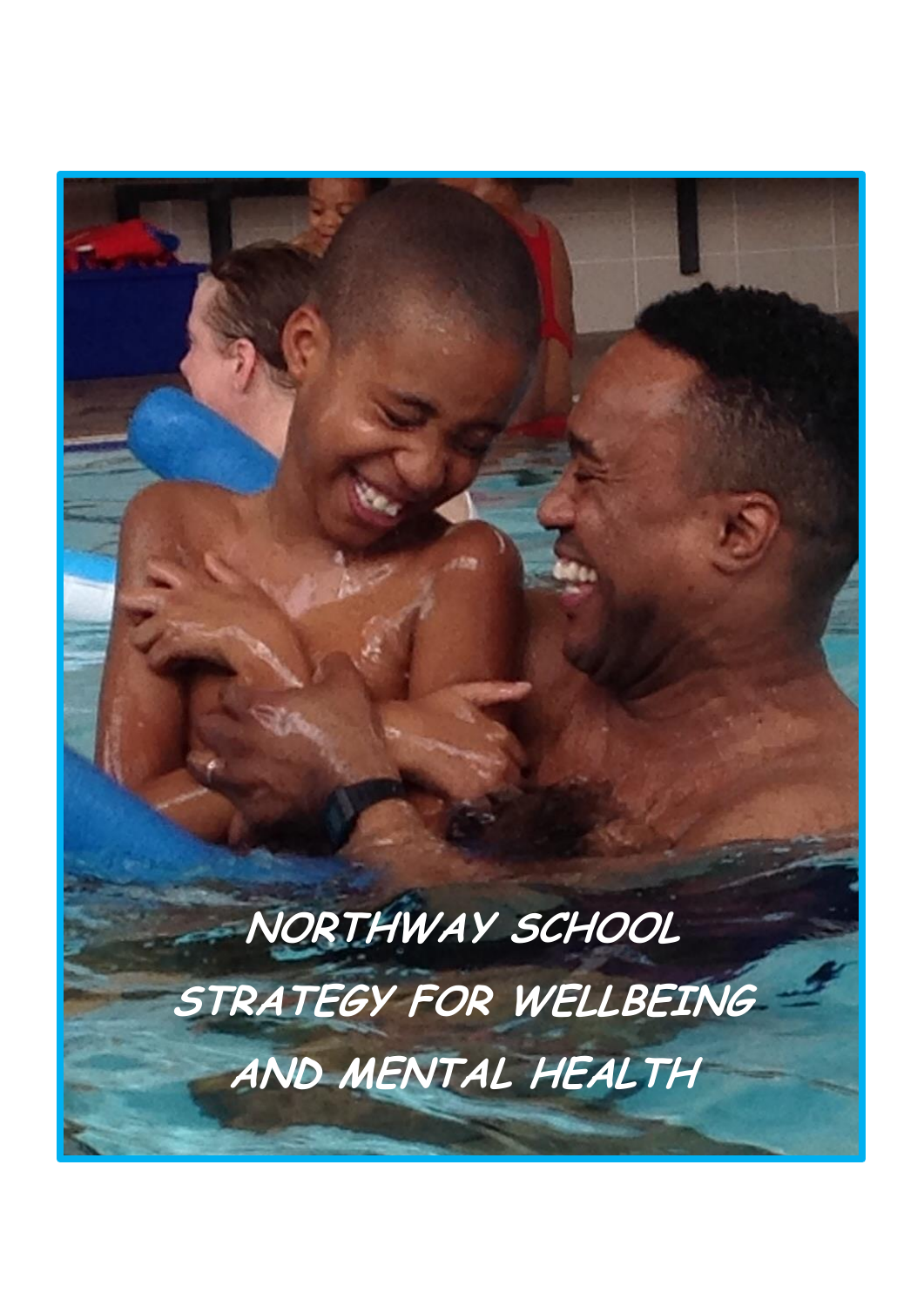# **NORTHWAY SCHOOL STRATEGY FOR WELLBEING AND MENTAL HEALTH**

The wellbeing of staff, pupils and their families is a very important and fundamental aspect of what Northway provides. Pupil welfare has been an element in our School Evaluation and Development process for many years and is recognised as a strength:

"The provision to support pupils' personal development and well-being is of high quality" "The curriculum is very successful at instilling confidence and enhancing pupils' self-esteem" (Ofsted 2018)

"The pupils enjoy school and they feel safe and secure"

"Parents are made welcome and report that they feel regularly consulted and informed about their child's progress and well-being" (Ofsted 2015)

This Strategy for mental health and wellbeing came about as a consequence of being involved in working towards accreditation for the Wellbeing Award which we hope will affirm how effectively we are meeting the emotional wellbeing of not only pupils but their families and the staff members.

### **WHY HAVE A STRATEGY?**

Our reasons for promoting wellbeing include:

### **FOR STAFF**

- To improve staff morale, motivation and job satisfaction
- To reduce feelings of stress
- To develop ability to manage stress and increase individuals positive self-image and selfknowledge
- To ensure positive relationships between staff and enable effective teamwork
- To improve staff attendance
- To encourage staff retention
- To foster a sense of shared responsibility and community
- To ensure staff are more able to manage pupil behaviour effectively (well managed pupil behaviour means there is less physical challenge to staff)
- To ensure staff are in the best emotional state to support the progress of pupils
- To enable an effective shared partnership between staff and parents
- To enable all staff, pupils and their parents to develop personal emotional resilience
- To support strong supportive and professional relationships between staff and families

#### **FOR PUPILS**

- To effectively support pupils to regulate their emotions( decrease incidents of aggressive behaviour )
- To foster a sense of belonging to a community
- To know they are safe at school
- To have the means to communicate their feelings and needs effectively
- To enable all pupils to develop personal emotional resilience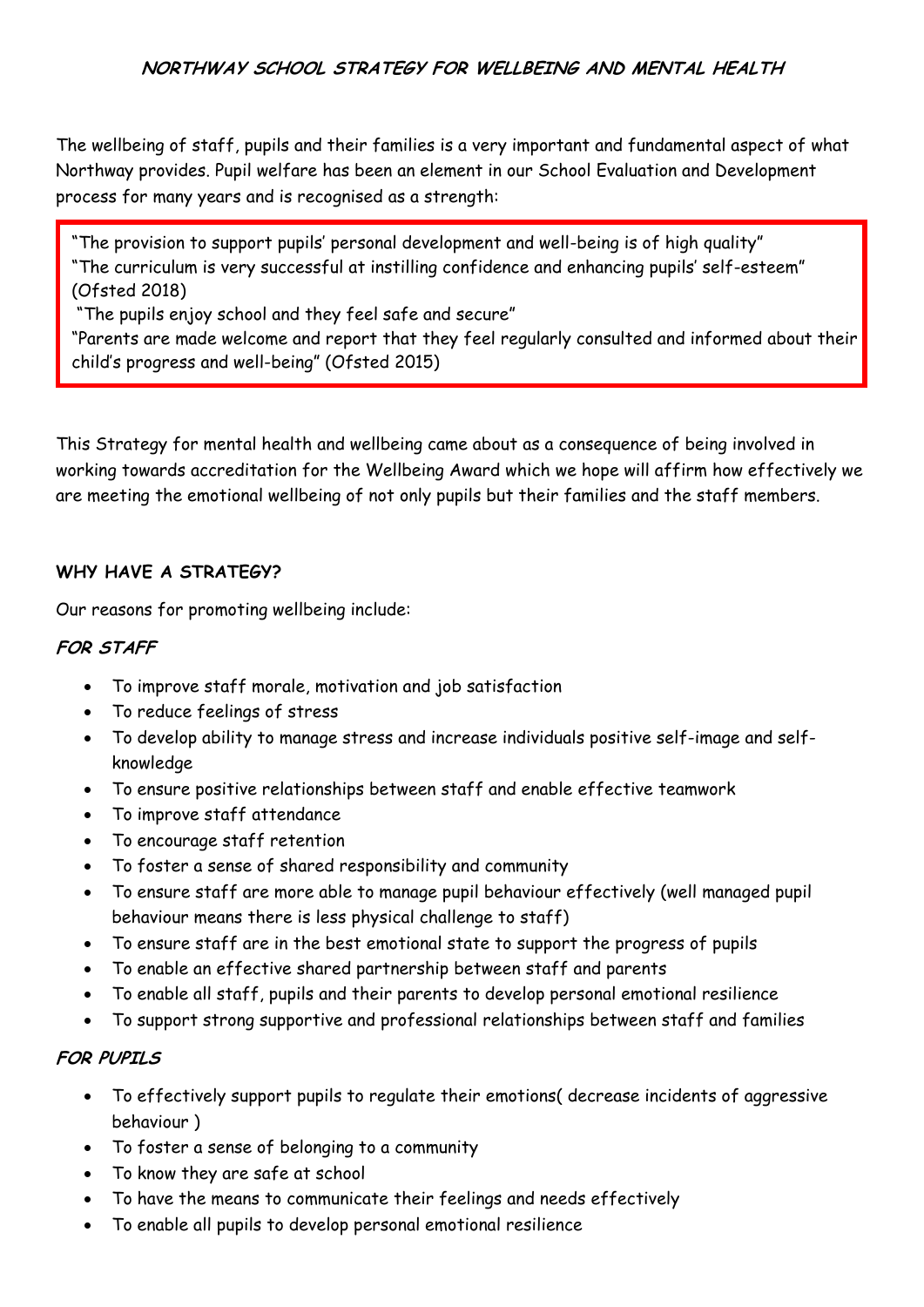# **FOR FAMILIES**

- To enable an effective shared partnership between staff and parents
- To support strong supportive and professional relationships between staff and families
- To empower parents/carers to access support ie be signposted to the Local Offer website etc
- To build trust so that they know school is a safe place to discuss any issues that affect their mental health and wellbeing
- To support the whole family (eg siblings) and signpost to other agencies for help
- To enable all parents/carers to develop personal emotional resilience

Through discussion by the whole staff team in September 2018 revised Vision and Mission statements were agreed; this helped to ensure that staff had a common understanding of what our ethos was and that they were "all on the same page"

# WE RECOGNISE AND VALUE ALL ACHIEVEMENT

- We are a positive and inclusive learning community in which all are valued and respected.
	- We are passionate about developing self-confidence for all members of the school community.

# **WHERE ARE WE NOW?**

In collating the evidence for our application for the wellbeing award we have been able to see how much good practice is in place and determine how to move forwards to develop and extend this.

The current School Improvement plan includes a section on wellbeing and recent staff appraisal practice has incorporated this aspect more fully.

| AREAS FOR DEVELOPMENT                                                                                                                                                                                                                                                                                                                                                                                                                                                                                                                        | <b>MET BY:</b>                               | <b>STAFF</b><br>LEAD                       | SUCCESS CRITERIA<br>& IMPACT                                                                                                                     |
|----------------------------------------------------------------------------------------------------------------------------------------------------------------------------------------------------------------------------------------------------------------------------------------------------------------------------------------------------------------------------------------------------------------------------------------------------------------------------------------------------------------------------------------------|----------------------------------------------|--------------------------------------------|--------------------------------------------------------------------------------------------------------------------------------------------------|
| To achieve the wellbeing award<br>Send out questionnaires to staff and parents<br>$\bullet$<br>SMT agree on clear desired objectives regarding Well-Being<br>$\bullet$<br>Use results of questionnaire to write Action Plan<br>$\bullet$<br>Carry out all actions in plan within training/curriculum and other<br>$\bullet$<br>areas as appropriate<br>Survey staff, parents and a group of pupils later in the process to<br>$\bullet$<br>ascertain any changes<br>Share work with external advisor<br>$\bullet$<br>Submit application<br>٠ | Spring 1<br>Summer<br>2019<br>Summer<br>2019 | CL & HS<br>Well<br>Being<br>Change<br>Team | Well being Policy,<br>strategies etc in<br>place and Well<br>Being Award<br>achieved.<br>Greater sense of<br>well being evident<br>across school |

There is a school Wellbeing Policy and this and other information is available on the school website.

Existing school policies such as Safeguarding. Anti- bullying, Behaviour etc relate to wellbeing in school though not always overtly.